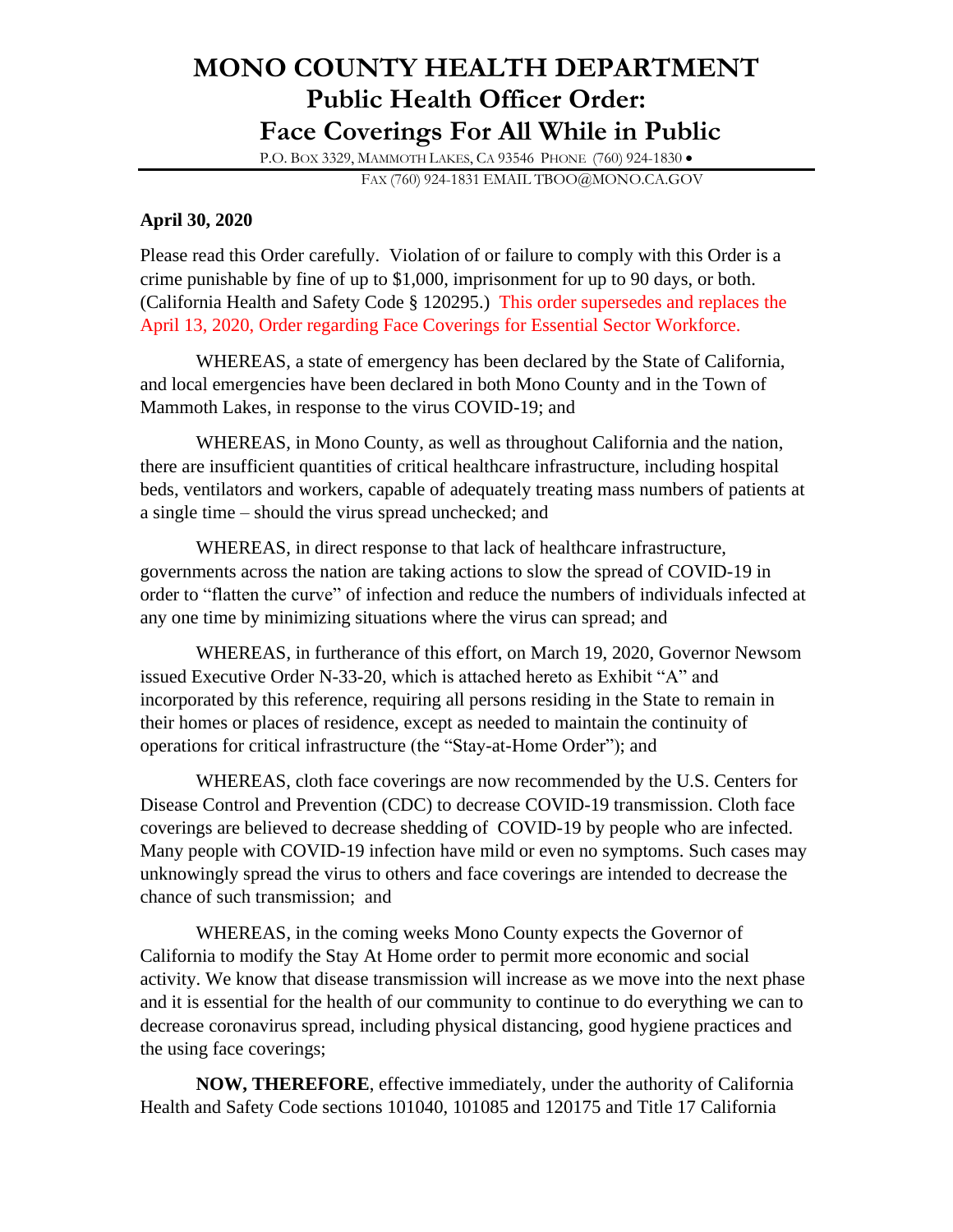Code of Regulations, Section 2501, the Mono County Health Officer **HEREBY ORDERS** as follows:

- 1. Except as provided in subsection (a) below, all persons within Mono County and the Town of Mammoth Lakes shall wear face coverings while engaging in any interactions with other people (**not including persons from their own household**) where it is not possible to maintain physical distance and in any situation where an individual could contaminate a surface or object with which other persons come in contact. This shall include all business and commercial transactions that are conducted in-person as opposed to "virtually".
	- a. Face coverings are **not** required where:
		- i. A person is outdoors by themselves and unlikely to interact with other people except at a distance
			- 1. Yet it may be prudent and courteous to don a face covering when passing others on trails and sidewalks
		- ii. A person is the sole occupant of a vehicle or only sharing a vehicle with members of his or her own household
		- iii. A person is performing work in a room or location that is physically separated from other persons by walls or other impermeable barriers.
		- iv. Face coverings are not necessary when people are only in the company of members of their own household.
- 2. Persons working out-of-doors shall wear face masks when within six feet of any other person or in any situation where the individual could contaminate a surface or object with which other persons come in contact. In all other circumstances, persons working out-of-doors are strongly encouraged to wear face masks.
- 3. Retail and other businesses open to the public shall require customers or patrons to wear face coverings and of course all staff interacting with the public shall wear face coverings as well.
- 4. Employees at restaurants and other establishments providing for on-site food consumption (when authorized to open) shall wear face coverings. Patrons at those establishments are strongly encouraged to wear face coverings while not eating or drinking.

This Order shall be effective immediately and will remain in effect indefinitely, until rescinded by the Mono County Health Officer. It is expected that this order will remain in effect until the COVID-19 local health emergency declaration is lifted, which is likely to be done in concordance with the end of the State of California COVID-19 emergency declaration.

## **General Provisions**

1. This Order is issued as a result of the worldwide pandemic of COVID-19 disease, also known as "novel coronavirus," which has infected at least 529,591 individuals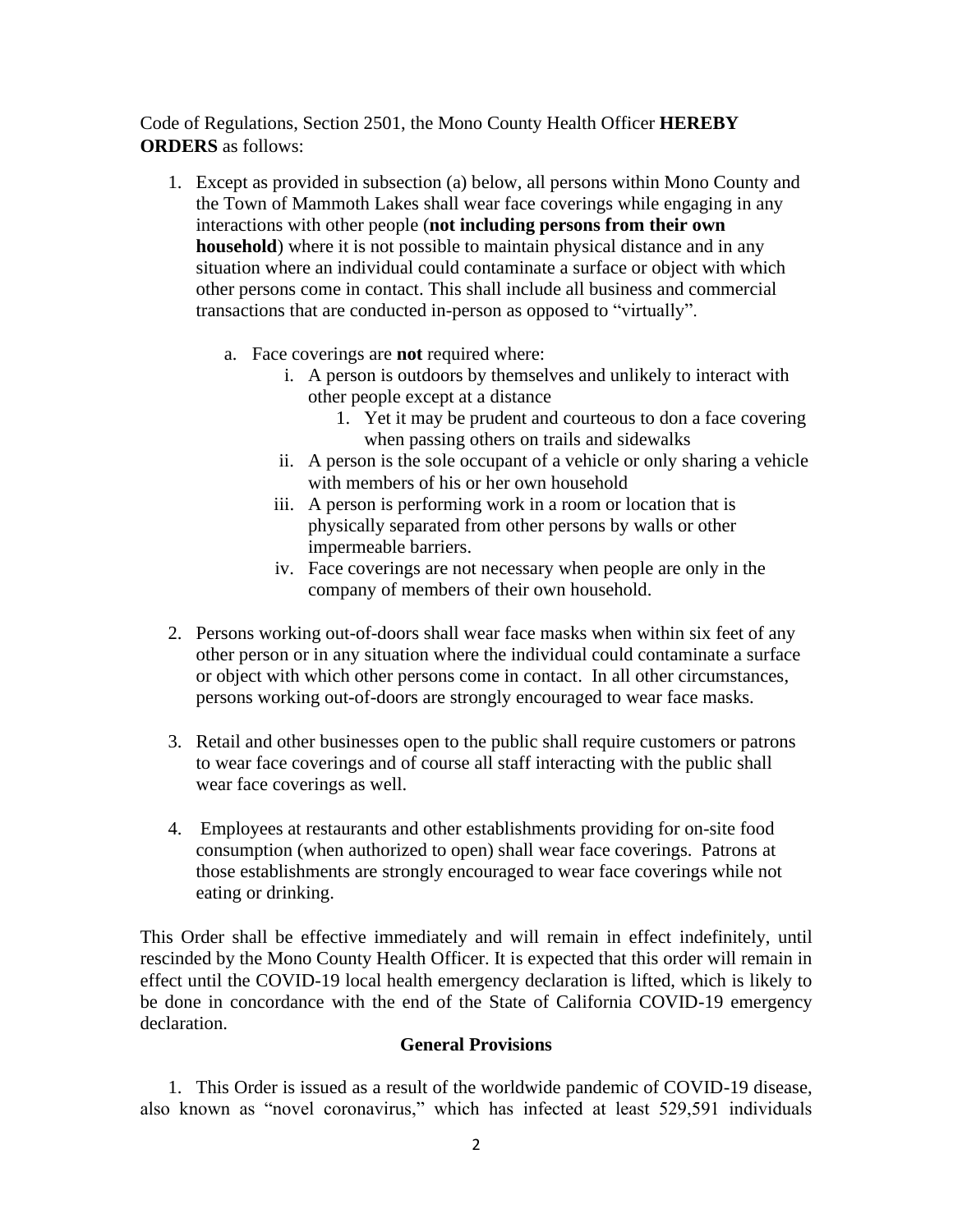worldwide in 175 countries and is implicated in over 23,970 worldwide deaths, including 21 cases and one death in Mono County.

2. This Order is issued based on evidence of increasing transmission of COVID-19 both within the County of Mono and worldwide, scientific evidence regarding the most effective approach to slow transmission of communicable diseases generally and COVID-19 specifically, as well as best practices as currently known and available to protect the public from the risk of spread of or exposure to COVID-19.

3. This Order is intended to reduce the likelihood of exposure to COVID-19, thereby slowing the spread of COVID-19 in communities worldwide. As the presence of individuals increases, the difficulty and magnitude of tracing individuals who may have been exposed to a case rises exponentially.

4. This Order is issued in accordance with, and incorporates by reference, the: March 4, 2020 Proclamation of a State Emergency issued by Governor Gavin Newsom; the March 15, 2020 Declaration of Local Health Emergency based on an imminent and proximate threat to public health from the introduction of novel COVID-19 in Mono County; the March 17, 2020 Resolution of the Board of Supervisors of the County of Mono proclaiming the existence of a Local Emergency in the County of Mono regarding COVID-19 and ratifying and extending the Declaration of Local Health Emergency due to COVID-19; the guidance issued on March 11, 2020 by the California Department of Public Health regarding large gatherings of 250 people or more; Governor Gavin Newsom's Executive Order N-25-20 of March 12, 2020 preparing the State to commandeer hotels and other places of temporary residence, medical facilities, and other facilities that are suitable as places of temporary residence or medical facilities as necessary for quarantining, isolating or treating individuals who test positive for COVID-19 or who have had a high-risk exposure and are thought to be in the incubation period; the guidance issued on March 15, 2020 by the Centers for Disease Control and Prevention, the California Department of Public Health, and other public health officials through the United States and around the world recommending the cancellation of gatherings involving more than fifty (50) or more persons in a single space at the same time; the March 16, 2020 order of the Public Health Officer prohibiting all gatherings with expected presence above ten (10) individuals; and Governor Newsom's Executive Order N-33-20 of March 19, 2020 ordering all persons to stay at home to protect the health and well-being of all Californians and to establish consistency across the state in order to slow the spread of COVID-19.

5. This Order is made in accordance with all applicable State and Federal laws, including but not limited to: Health and Safety Code sections 101030, et seq.; Health and Safety Code sections 120100, et seq.; and Title 17 of the California Code of Regulations section 2501.